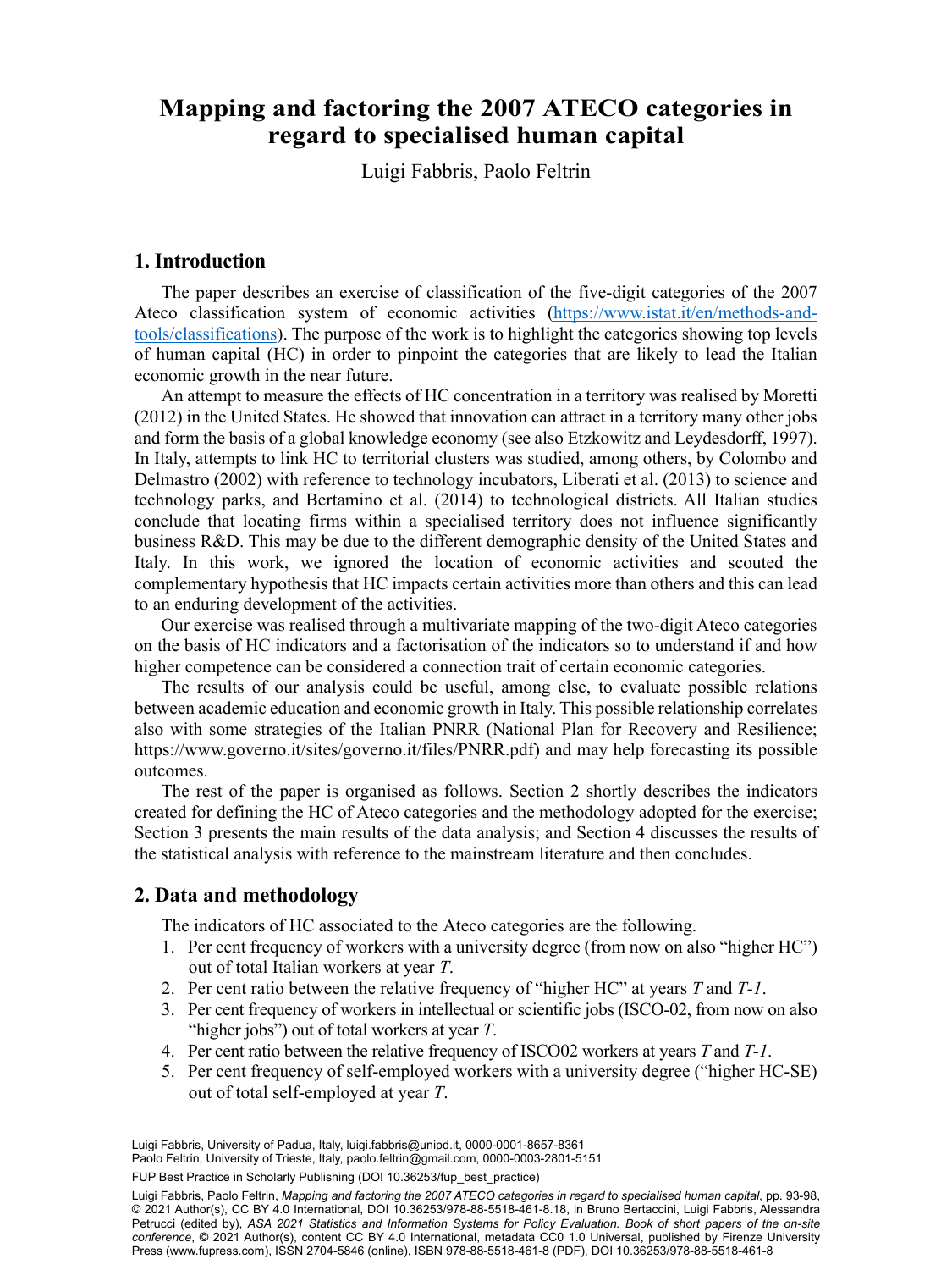- 6. Per cent ratio between the relative frequency of higher HC-SE at years *T* and *T-1*.
- 7. Per cent frequency of self-employed workers in intellectual or scientific jobs (ISCO-2) out of total self-employed at year *T*.
- 8. Per cent ratio between the relative frequency of ISCO02-SE at years *T* and *T-1*.
- 9. Per cent frequency of self-employed workers out of total workers at year *T*.
- 10. Per cent ratio between the relative frequency of self-employed at years *T* and *T-1*.

To obtain more stable estimates, year *T* data were averaged over years 2018 and 2019 and *T-1* data were averaged over years 2011 and 2012. The Ateco categories that changed from 2011 to 2019 or were null at either year were merged or excluded from the analyses. We ended up with 84 Ateco categories. The Covid-19 pandemic particularly threatened employment; that is why, in this work, we considered anomalous, and then ignored the 2020 data.

The idea in the background of our choice of indicators was that a leading economic category is one that is qualified by a high frequency of college-educated workers and parallels that of people working in higher jobs. This frequency is evaluated for both all Italian workers and the selfemployed. While the relevance of higher education as a distinctive trait of leading economic activities recurs in the mainstream literature (Autor et al., 2003 and Moretti, 2012, though the latter argues that excellent exceptions are numerous), that of self-employment as a qualitative symptom derives from studies on the future of work (European Commission, 2013; OECD, 2019), which forecast a growing relevance of self-employment for job creation or job restructuring in the next decades.

The relational analysis of the indicators was based on a Varimax-rotated principal-component factor analysis (Browne, 2001). The analysis aimed to elicit the multiple relationships between indicators and define a mapping system of categories inclusive of all intercorrelated indicators.

The R Studio package was used to compute the estimates.

#### **3. Results**

The statistical analysis of the basic indicators showed that, in Italy, both the percentage of workers with a college (from now on also "higher education") degree and that of workers in an intellectual or scientific job (from now on also "higher job") are important and show an increasing trend (Table 1). In particular, the proportion of the employed with a higher education degree was 23.3% in 2018/19 and had an amazing increase since 2011/12: +29.5% (basis 2011/12=100).

Even the employed in a higher job represented a relevant and increasing quota of Italian workers: in 2018 and 2019, the quota of workers in an intellectual or scientific job was 14.8%, with a notable increase (+14.8%) from to the basic year. This may be due to the diffusion of technological innovation also in many traditional sectors, which, in turn, activated an additional demand for highly qualified jobs.

The proportion of self-employed was relevant (22.8%, average value of the years 2018 and 2019), at least in comparison with other European countries, but in diminution (-8.3%) from 2011/12. The stream-lining concerned the categories of para-subordinates and of self-employed in craft, commerce and agriculture: in fact, most movers from these categories either retired or became employees. Instead, the number of employers and freelances increased during the examined time span (Fabbris and Feltrin, 2021). Our data show that the increase concerned both the self-employed with a college degree and those in a higher job and this increase was larger than that that involved employees. It is interesting that all indicators of level are positively skewed, and this allows pinpointing the Ateco categories with the higher levels of the examined indicators.

So, we applied factor analysis twice, once to examine the relationships among the level at 2018/19 and its variation from 2011/12 of three basic indicators (per cent of workers with a higher education degree, in a higher job, and self-employed) and another including also the level and variation of two qualified categories (workers with a college education and workers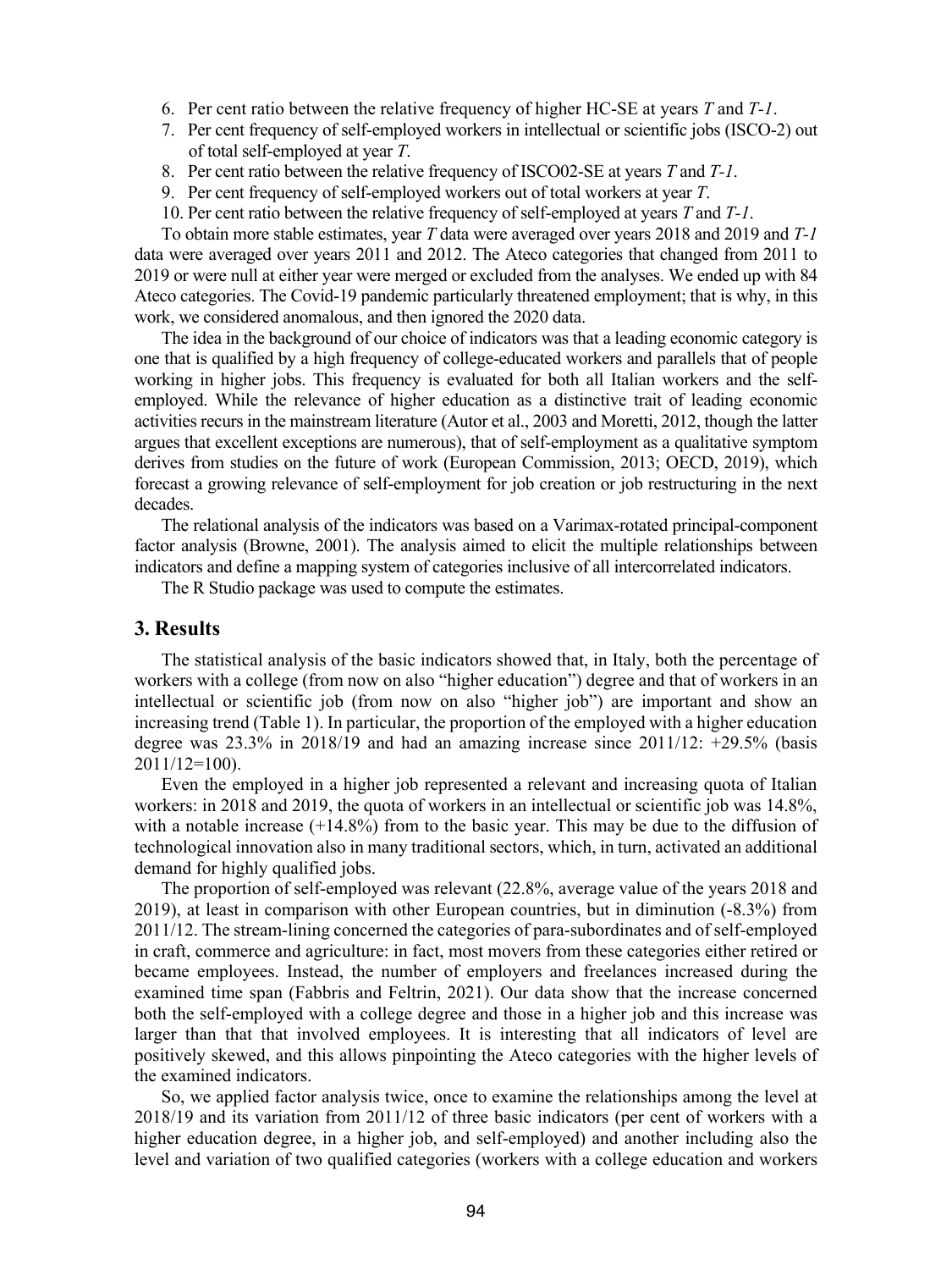in an intellectual or scientific job) among the self-employed. The latter, which was named 10 variable analysis, was an attempt to involve in the analysis the interactions between selfemployment and the other two basic indicators.

| Indicator                                                      | Mean 2011/12 | Mean 2018/19 | Variation 2018/19<br>$\frac{vs. 2011}{12}$ |
|----------------------------------------------------------------|--------------|--------------|--------------------------------------------|
| Per cent workers with a college degree                         | 18.0         | 23.3         | 29.5                                       |
| Per cent workers in an intellectual or<br>scientific job       | 12.9         | 14.8         | 14.8                                       |
| Per cent self-employed workers                                 | 24.9         | 22.8         | $-8.3$                                     |
| Per cent self-employed with college degree                     | 20.0         | 26.6         | 33.2                                       |
| Per cent self-employed in an intellectual or<br>scientific job | 16.2         | 19.3         | 18.9                                       |

**Table 1. Mean values of HC indicators at years 2011/12 and 2018/19, Italy** 

**Table 2. Correlation coefficients between human capital indicators (Italy, 2018/19)** (significance levels in the upper triangle: \*\*\*<1%0; \*\*<1%; \*<5%; °<10%)

|          | $X_1$    | $X_2$    | $X_3$    | $X_4$    | $X_5$    | $X_6$    | $X_7$    | $X_8$    | $X_9$ | $X_{10}$ |
|----------|----------|----------|----------|----------|----------|----------|----------|----------|-------|----------|
| $X_1$    | $=$      |          | ***      |          | ***      | *        | ***      |          | *     |          |
| $X_2$    | $-0.039$ | $=$      |          | ***      | $***$    |          | $\ast$   |          |       | $\circ$  |
| $X_3$    | 0.893    | $-0.157$ | $=$      |          | ***      |          | ***      |          | $***$ |          |
| $X_4$    | 0.008    | 0.501    | $-0.087$ | $=$      |          |          |          |          |       |          |
| $X_5$    | 0.842    | $-0.297$ | 0.802    | $-0.174$ | $=$      |          | ***      |          | $***$ |          |
| $X_6$    | $-0.231$ | 0.053    | $-0.169$ | $-0.155$ | $-0.054$ | $=$      |          |          |       |          |
| $X_7$    | 0.828    | $-0.243$ | 0.912    | $-0.178$ | 0.883    | $-0.130$ | $=$      |          | $***$ |          |
| $X_8$    | $-0.099$ | 0.084    | $-0.073$ | $-0.002$ | $-0.027$ | 0.133    | $-0.038$ | $=$      |       |          |
| $X_9$    | 0.275    | $-0.096$ | 0.346    | $-0.104$ | 0.309    | 0.076    | 0.349    | $-0.104$ | $=$   | $\ast$   |
| $X_{10}$ | $-0.034$ | $-0.196$ | 0.021    | $-0.175$ | 0.083    | 0.178    | 0.019    | $-0.110$ | 0.283 | $=$      |

|                | 6 indicators |                | 10 indicators |                |  |
|----------------|--------------|----------------|---------------|----------------|--|
|                |              | f <sub>2</sub> | f,            | f <sub>2</sub> |  |
| $\mathbf{X}_1$ | 0.84         | $-0.45$        | 0.94          | 0.15           |  |
| $\mathbf{X}_2$ | $-0.38$      | $-0.69$        | $-0.20$       | 0.68           |  |
| $X_3$          | 0.90         | $-0.32$        | 0.95          | 0.01           |  |
| $X_4$          | $-0.31$      | $-0.73$        | $-0.09$       | 0.75           |  |
| $X_5$          | $=$          | Ξ              | 0.91          | $-0.15$        |  |
| $X_6$          | $=$          | Ξ              | $-0.24$       | $-0.40$        |  |
| $X_7$          | $=$          | $=$            | 0.95          | $-0.09$        |  |
| $\mathbf{X}_8$ | $=$          | Ξ              | $-0.10$       | 0.09           |  |
| $X_9$          | 0.59         | 0.09           | 0.40          | $-0.35$        |  |
| $X_{10}$       | 0.25         | 0.51           | 0.00          | $-0.62$        |  |
| Eigenvalue     | 2.17         | 1.56           | 3.80          | 1.75           |  |

The correlation coefficients between the indicators, presented in Table 2, showed that:

- o The indicators of the 2018/19 levels highly correlated to each other: the correlation among X1, X3, X5 and X7 is exceptionally high, since all correlation coefficients were above 0.80. Just  $X9$  – the self-employment rate – though positively intercorrelated, is below this high level. This means that education and innovation cross-fertilise both among employees and the self-employed within certain economic activities and stay close to the bottom in others.
- o Correlations between change indicators are weaker and follow different patterns: the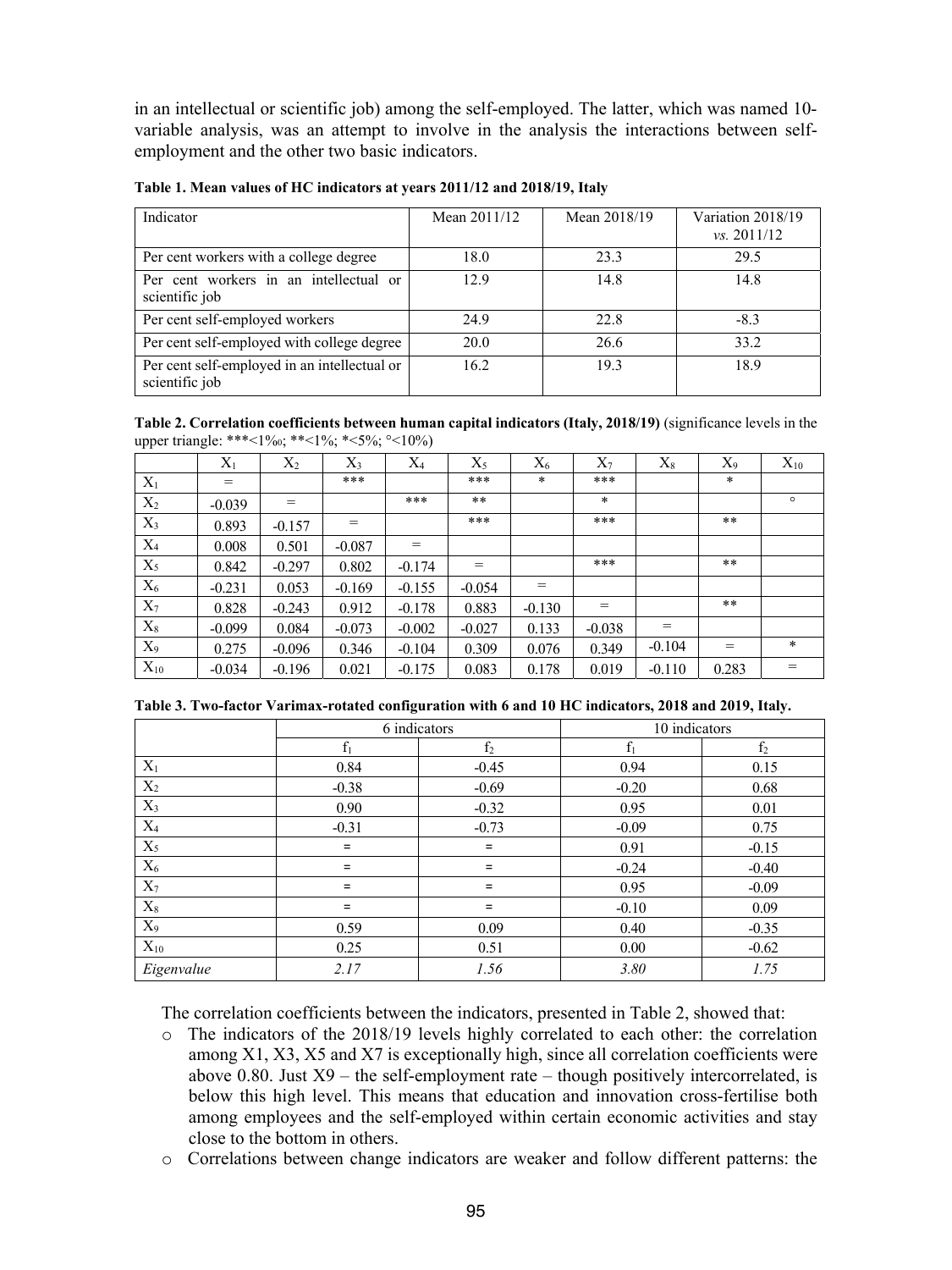correlation between the rate of variation of high education and high jobs is positive both among the complex of Italian workers (0.50) and the self-employed (0.13), while it is not significant or negative for all the other analysed variations.

 Both the 6-indicator and the 10-indicator factor analyses (Table 3) showed that two factors are enough to represent the between-indicator correlations. In fact, the first two factors explained, respectively, 62% and 55.5% of the global variance. Though, the higher complexity of the 10 indicator analysis led us to privilege it for our analysis. The two-factor solution (Figure 1) showed that:

- o There is a strong positive inter-correlation between the indicators X1, X3, X5 and X7 and a mild one with X9. The five indicators describe the level of qualified workers in 2018/19, that is why we can call the first factor "high skill levels" and higher scores pinpoint the activities with a higher density of very skilled jobs.
- $\circ$  There is a positive relation between the second factor and indicators X2 and X4 of time change and a negative one with X6, again of time change. The other two variation indicators (X8 and X6) do not fit neither this factor, nor the previous one. The second factor, which includes variables X2, X4 and X10 (the latter with a negative sign) can be called "positive trend of high skill activities".

**Figure 1. Map of the Ateco categories on the surface defined by the first (abscissa) and second factor (ordinate) obtained with a Varimax rotated 10-indicator factor analysis, Italy** (numeric codes refer to twodigit Ateco classification; X-arrows represent the indicators)



The Ateco categories represented in Figure 1 show that the categories leading the intensity scale of human capital as measured by higher education, higher jobs and entrepreneurial spirit were: 75 (veterinary services), 72 (scientific research and development), 70 (business management and consultation), 71 (studies of architecture, engineering and other technical services), 86 (health services), 69 (legal and accounting offices), 85 (education) and 90 (creative, artistic and entertainment activities). In all these categories graduates exceeded 50% of total workers and, with the exception of category 90, exceeded 60% rate of workers possessing a higher education degree. Also, the categories number 58 (editorial activities), 62 (software production) and 74 (other professional, scientific or technical activities) scored positively on this main factor. All the quoted categories but number 62 (software production) showed also a positive trend at the end of the examined period. As expected, high skill jobs are associated to innovative sectors and refer to both employees and the self-employed.

The category scoring negatively on the first factor but showing a steep qualitative increase during the considered period is number 97 (family and community assistance), meaning that the personnel to assist families for housework and/or people with impairments were less educated than average in 2011 but are notably increasing their education and skills in the last years.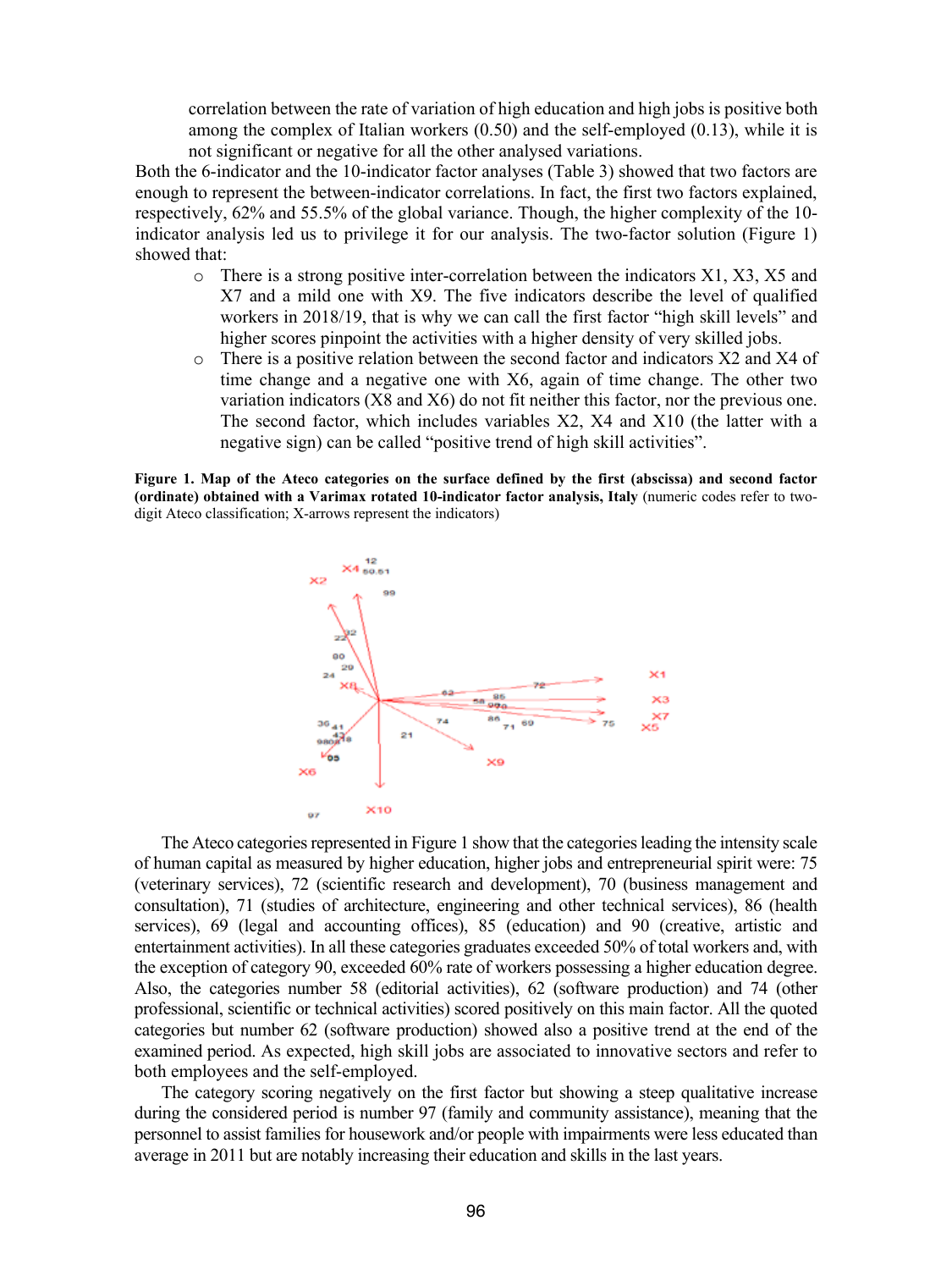#### **4. Discussion and conclusion**

In this work, we aimed to highlight the Ateco categories showing higher and/or increasing levels of human capital at 2018 and 2019. The indicators of HC intensity referred to both college-educated skills, workers' employment in higher jobs, and entrepreneurship. Taken together, the indicators aimed at representing both the rate of superior knowledge required by jobs at certain economic activities and the innovation necessary to improve products and processes, as well as the entrepreneurial spirit that should accompany knowledge and innovation as drivers of business opportunities. We examined both the level of indicators and their dynamic perspective. Variation was taken with reference to 2011 and 2012 as baseline years.

Our exercise is similar to that of defining what economists, referring to industrial clusters, call "the Marshallian trinity of information exchange, specialized suppliers, and a pool of labor with specialized skills" (Krugman, 2017). Of course, in our case, proximity does not refer to territory but to similar economic activities: paraphrasing Becattini (1990), we asked ourselves if there were economic categories sharing a system of values, views, language, expectations and behaviours, combined to an entrepreneurial culture and knowledge, that shape the productive atmosphere and drive the development of the firms and the workers in them. In particular, people working for themselves should know what hitherto and in perspective would be managed for them.

We have found that there are categories leading the trinomial: knowledge-innovationentrepreneurial spirit. Some of them could be given for granted, such as medical, veterinary, education and R&D activities that are mainly related with top jobs. Legal, accounting, architecture, engineering and other highly technical activities require superior education and training and are often realised in a self-employed environment, either solo or in small offices.

What may be a novelty in this knowledge-oriented group of activities is that of business and management consultation and that of creative artistic and entertainment industry. Business consultant and managers are relevant to the development of both local and global businesses and work in competition to each other at national and international levels. To consult and manage firms you need not only a specific knowledge but also culture and a personality adequate to make strategic decisions. Specific education and training and the capacity to identify themselves with entrepreneurs are essential components of the professional personality of these workers.

The relevance of creative industries as a driver of local development is underlined in Moretti (2012). In Italy, these sectors refer to the so-called "four Fs" of made in Italy (fashion, food, factory automation, furniture and design), as well as tourism, leisure and information diffusion. The peculiarity of this industry is that technical activities are of the creative and cultural type.

All this raises an education issue. With reference to universities, the issue implies decisions ranging from educational strategies to practicalities, such as thinking in terms of building transferable skills, and in particular developing attitudes and skills for running a business. Educating students to start an own business and developing their business competencies could support the graduates in their job finding and raise the productive capacity of the whole economic system. Also, the matching between economic activities involving graduates and higher education paths could help universities to pinpoint their productive stakeholders and imagine future courses.

Our hypotheses of a cogent relationship between the intensity of higher education required by certain jobs and that of higher jobs of a given economic activity was confirmed. We did not find overt relations between these two variables and self-employment. The correlation between knowledge intensity and self-employment frequency was positive but the variation between the two variables was negative, namely, while the intensity of knowledge employed by firms grows in time, the number of self-employed diminishes. This does not imply that self-employment requires lower education, but the opposite. In fact, the groups of self-employed diminishing in recent years are craft, commerce and agriculture self-employed workers, who are, on average, less educated than the other self-employed.

So, while the number of self-employed diminishes, the knowledge required to them and to the